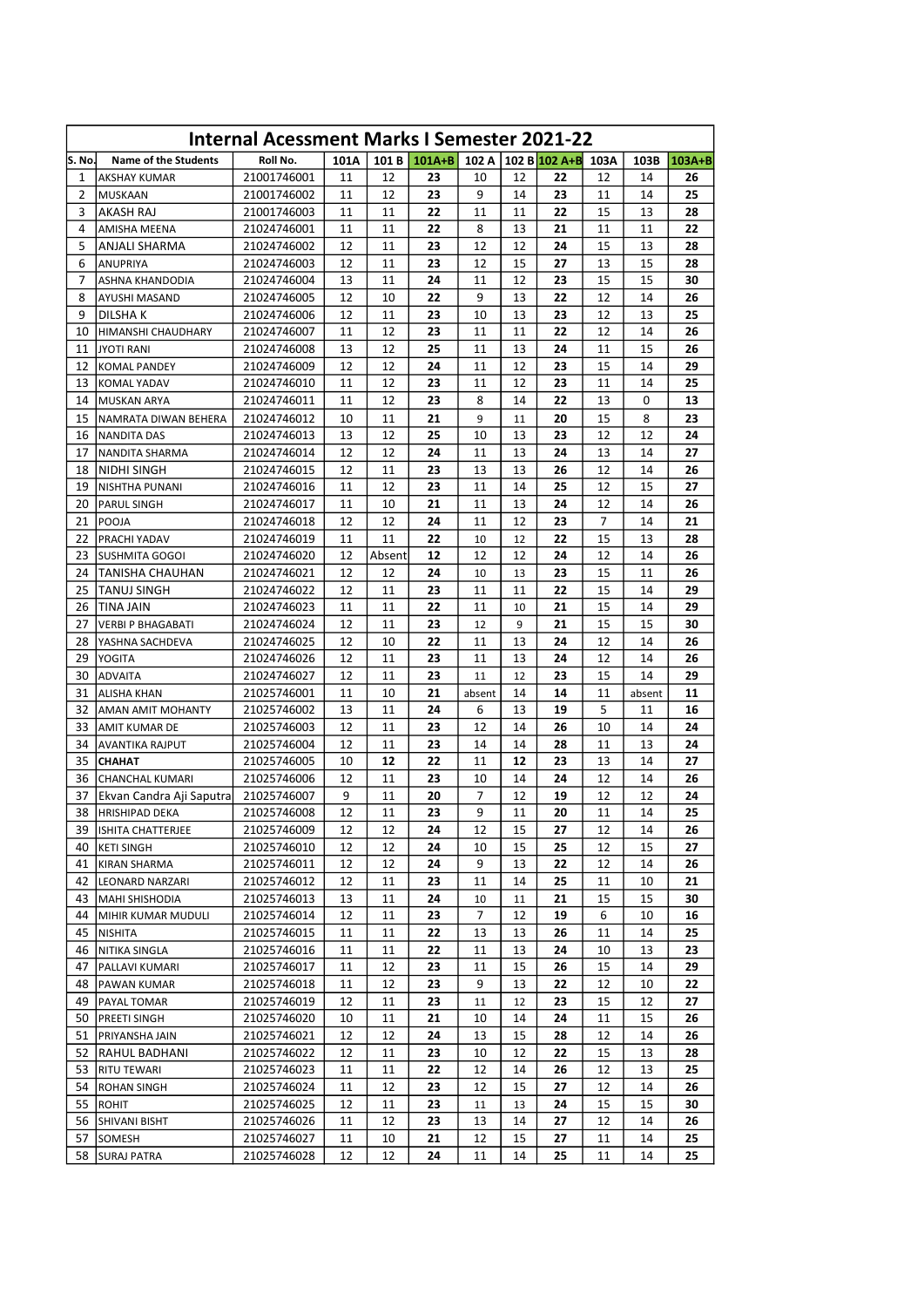| 59 | <b>TANU PRIYA</b>         | 21025746029 | 11     | 11              | 22     | 10     | 12 | 22              | 15     | 10            | 25     |
|----|---------------------------|-------------|--------|-----------------|--------|--------|----|-----------------|--------|---------------|--------|
| 60 | <b>VASU MITTAL</b>        | 21025746030 | 12     | 12              | 24     | 11     | 14 | 25              | 12     | 15            | 27     |
| 61 | <b>VIDHI</b>              | 21025746031 | 11     | 12              | 23     | 10     | 13 | 23              | 13     | 15            | 28     |
| 62 | <b>VINAY KUMAR</b>        | 21025746032 | 12     | 12              | 24     | 13     | 13 | 26              | 11     | 13            | 24     |
| 63 | YAMAN ARORA               | 21025746033 | 11     | 11              | 22     | 9      | 13 | 22              | 11     | 15            | 26     |
| 64 | YOGESH DHIMAN             | 21025746034 | 12     | 11              | 23     | 10     | 12 | 22              | 15     | 14            | 29     |
| 65 | YOGITA SINGH              | 21025746035 | 11     | 12              | 23     | 10     | 14 | 24              | 12     | 11            | 23     |
| 66 | ADITYA KUMAR PANDEY       | 21025746036 | Absent | 11              | 11     | 6      | 12 | 18              | 7      | 14            | 21     |
| 67 | ADITI BAJAJ               | 21026746001 | 12     | 11              | 23     | 12     | 14 | 26              | 13     | 12            | 25     |
| 68 | AKSHAY KUMAR MINA         | 21026746002 | 11     | 12              | 23     | 12     | 13 | 25              | 12     | 14            | 26     |
| 69 | ANSHU                     | 21026746003 | 12     | 11              | 23     | 12     | 14 | 26              | 15     | 12            | 27     |
| 70 | <b>ASEEM AGARWAL</b>      | 21026746004 | 12     | 13              | 25     | 12     | 12 | 24              | 14     | 15            | 29     |
| 71 | <b>ASHU NEHA HEMROM</b>   | 21026746005 | 12     | 11              | 23     | 11     | 13 | 24              | 8      | 14            | 22     |
| 72 | ATUL KUMAR GAUTAM         | 21026746006 | 12     | 12              | 24     | 9      | 14 | 23              | 13     | 14            | 27     |
| 73 |                           |             | 13     | 12              | 25     |        |    | 22              | 15     | 13            | 28     |
|    | <b>CHARU GUPTA</b>        | 21026746007 |        |                 |        | 11     | 11 |                 |        |               |        |
| 74 | <b>DEBA SAGAR DAS</b>     | 21026746008 | 12     | 11              | 23     | 11     | 12 | 23              | 15     | 14            | 29     |
| 75 | <b>DURGA PRASAD SETHY</b> | 21026746009 | 12     | 12              | 24     | 10     | 9  | 19              | 15     | 10            | 25     |
| 76 | <b>GAYATHRIM</b>          | 21026746010 | 10     | 12              | 22     | 11     | 13 | 24              | 12     | 14            | 26     |
| 77 | <b>GOKEDA KATAMARAJU</b>  | 21026746011 | 12     | 11              | 23     | 13     | 12 | 25              | 15     | 11            | 26     |
| 78 | HIMANSHI JUNEJA           | 21026746012 | 13     | 12              | 25     | 11     | 15 | 26              | 12     | 14            | 26     |
| 79 | <b>KHUSHBOO</b>           | 21026746013 | 12     | 12              | 24     | 11     | 15 | 26              | 12     | 15            | 27     |
| 80 | <b>KHUSHI SHARAD</b>      | 21026746014 | 12     | 12              | 24     | 13     | 13 | 26              | 15     | 14            | 29     |
| 81 | KHUSHWINDER SINGH         | 21026746015 | 10     | 12              | 22     | 13     | 14 | 27              | 12     | 14            | 26     |
| 82 | KHYATI TRIPATHI           | 21026746016 | 11     | 12              | 23     | 12     | 15 | 27              | 15     | 15            | 30     |
| 83 | <b>KIRAN</b>              | 21026746017 | 11     | 11              | 22     | 10     | 11 | 21              | 15     | 11            | 26     |
| 84 | <b>MADHAV RASTOGI</b>     | 21026746018 | 11     | 11              | 22     | 10     | 15 | 25              | 12     | 15            | 27     |
| 85 | <b>MAHIMA</b>             | 21026746019 | 11     | 12              | 23     | 12     | 14 | 26              | 9      | 14            | 23     |
| 86 | MOHD. AQUIB KHAN          | 21026746020 | 12     | 11              | 23     | 13     | 15 | 28              | 12     | 13            | 25     |
| 87 | <b>NAINA BHARTI</b>       | 21026746021 | 12     | 11              | 23     | 10     | 13 | 23              | 15     | 14            | 29     |
| 88 | <b>NAINCY NIRWAN</b>      | 21026746022 | 12     | 11              | 23     | 8      | 11 | 19              | 15     | 13            | 28     |
| 89 | <b>NAROTAM</b>            | 21026746023 | 12     | 10              | 22     | 11     | 13 | 24              | 12     | 9             | 21     |
| 90 | <b>NISHANT GUPTA</b>      | 21026746024 | 11     | 10              | 21     | 9      | 11 | 20              | 11     | 11            | 22     |
| 91 | <b>NIVESH</b>             | 21026746025 | 11     | 12              | 23     | 12     | 12 | 24              | 12     | 13            | 25     |
| 92 | <b>OJASWITA PANT</b>      | 21026746026 | 13     | 11              | 24     | 10     | 13 | 23              | 7      | 14            | 21     |
| 93 | Pooja Acharya             | 21026746027 | 12     | 11              | 23     | 10     | 11 | 21              | 12     | 14            | 26     |
| 94 | <b>PRATEEK RAWAT</b>      |             | 11     | 11              | 22     | 12     | 12 | 24              | 10     | 12            | 22     |
|    |                           | 21026746028 |        | 11              |        |        |    | 25              |        | 13            |        |
| 95 | <b>PREETI</b>             | 21026746029 | 12     |                 | 23     | 13     | 12 |                 | 15     |               | 28     |
| 96 | PRIYANKA SAINI            | 21026746030 | 11     | 11              | 22     | 11     | 14 | 25              | 12     | 13            | 25     |
| 97 | PUSHKAR JAISWAL           | 21026746031 | 11     | 10              | 21     | 13     | 14 | 27              | 12     | 13            | 25     |
| 98 | <b>RAMANDEEP KAUR</b>     | 21026746032 |        | Absent   Absent | ###### | absent | 12 | 12              |        | ABSENT absent | ###### |
|    | 99 RESHITULA LONGCHAR     | 21026746033 | 12     | $11\,$          | 23     | $10\,$ | 13 | $\overline{23}$ | $11\,$ | 14            | 25     |
|    | 100 RITIKA KUMAR          | 21026746034 | 12     | 11              | 23     | 11     | 12 | 23              | 15     | 15            | 30     |
|    | 101   RIYA                | 21026746035 | 12     | 12              | 24     | 11     | 14 | 25              | 12     | 14            | 26     |
|    | 102 RIYA SHARMA           | 21026746036 | 12     | 12              | 24     | 10     | 12 | 22              | 15     | 14            | 29     |
|    | 103 SAKSHI SHARMA         | 21026746037 | 11     | 11              | 22     | 11     | 13 | 24              | 8      | 12            | 20     |
|    | 104 SAURAV KUMAR          | 21026746038 | 12     | 10              | 22     | 9      | 14 | 23              | 11     | 13            | 24     |
|    | $105$ SAVI                | 21026746039 | 13     | 12              | 25     | 14     | 14 | 28              | 11     | 13            | 24     |
|    | 106 SEHAJPREET KAUR       | 21026746040 | 12     | 10              | 22     | 12     | 14 | 26              | 11     | 13            | 24     |
|    | 107 SHASHANK AGARWAL      | 21026746041 | 10     | 11              | 21     | 11     | 12 | 23              | 12     | 14            | 26     |
|    | 108 SHRIYA GUPTA          | 21026746042 | 12     | 11              | 23     | 10     | 11 | 21              | 12     | 14            | 26     |
|    | 109 SHWETA BHARTI         | 21026746043 | 11     | 12              | 23     | 12     | 14 | 26              | 13     | 14            | 27     |
|    | 110 SONIA DHAKNE          | 21026746044 | 11     | 12              | 23     | 12     | 13 | 25              | 9      | 12            | 21     |
|    | 111 SURENDRA KUMAR        | 21026746045 | 11     | 11              | 22     | 10     | 11 | 21              | 15     | 13            | 28     |
|    | 112 TARUN JANGIR          | 21026746046 | 13     | 12              | 25     | 10     | 15 | 25              | 13     | 15            | 28     |
|    | 113 TINA                  | 21026746047 | 12     | 11              | 23     | 12     | 14 | 26              | 15     | 15            | 30     |
|    | 114 URVASHI ABROL         | 21026746048 | 11     | 12              | 23     | 10     | 13 | 23              | 11     | 14            | 25     |
|    | 115 VANSHIKA SHARMA       | 21026746049 | 12     | 12              | 24     | 12     | 15 | 27              | 11     | 15            | 26     |
|    | 116 ADITI                 | 21026746050 | 11     | 11              | 22     | 11     | 12 | 23              | 12     | 14            | 26     |
|    |                           | 21026746051 |        |                 |        |        | 14 |                 |        |               | 30     |
|    | 117 HIMANI KASHYAP        |             | 11     | 11              | 22     | 13     |    | 27              | 15     | 15            |        |
|    | 118 AMISHA                | 21026746052 | 9      | 11              | 20     | 12     | 14 | 26              | 15     | 15            | 30     |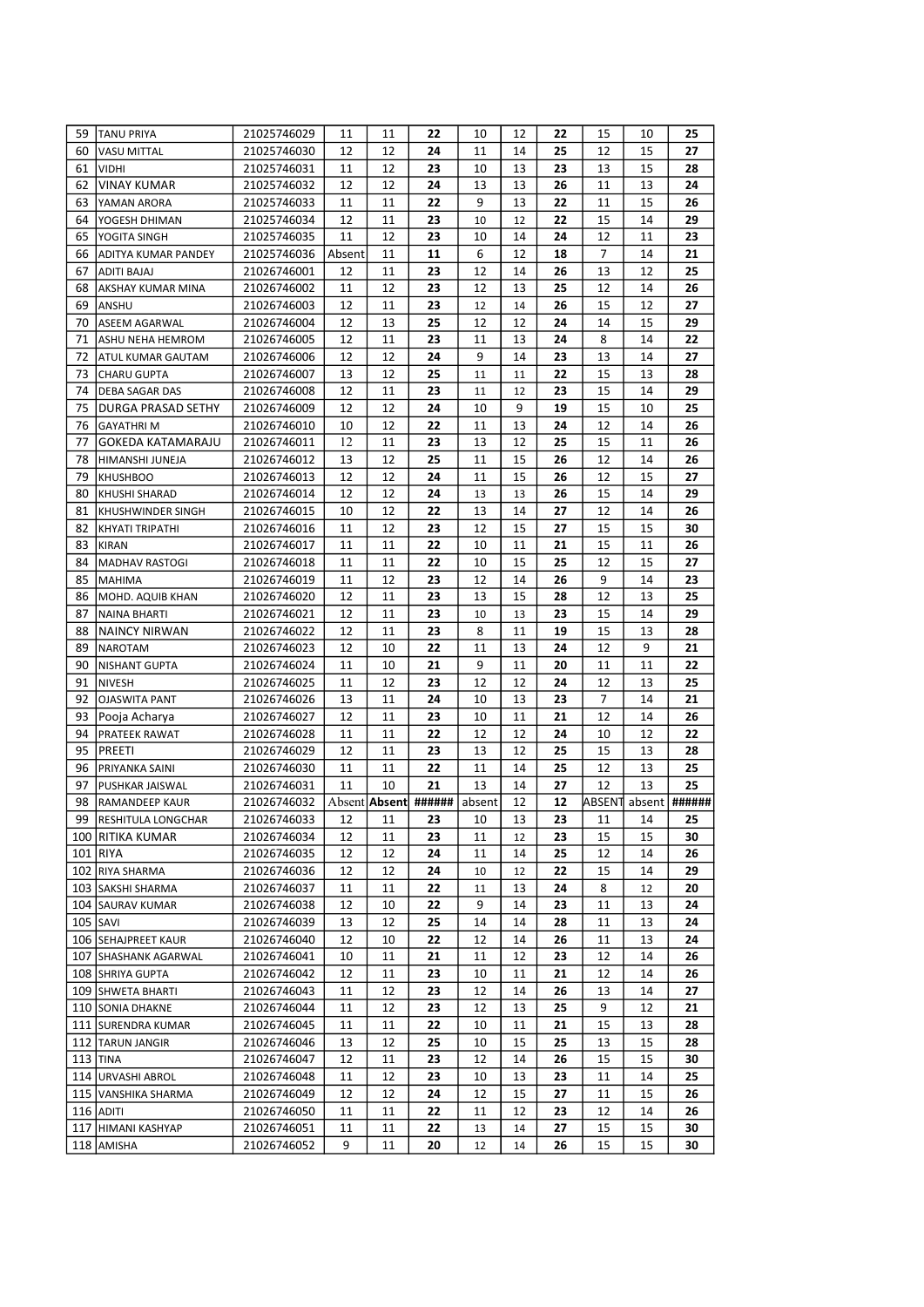|     | 119 AKSHITA BHARADWAJ       | 21036746001 | 11     | 11              | 22              | 12              | 13 | 25              | 6      | 10              | 16 |
|-----|-----------------------------|-------------|--------|-----------------|-----------------|-----------------|----|-----------------|--------|-----------------|----|
|     | 120 AKSHITA KAUSHIK         | 21036746002 | 11     | 11              | 22              | 12              | 12 | 24              | 15     | 14              | 29 |
|     | 121 ANAGHAPB                | 21036746003 | 13     | 10              | 23              | 10              | 15 | 25              | 13     | 14              | 27 |
|     | 122 ANINDYA KUMAR BISWAS    | 21036746004 | 12     | 11              | 23              | 11              | 14 | 25              | 13     | 12              | 25 |
|     | 123 ANJALI                  | 21036746005 | 12     | 12              | 24              | 10              | 15 | 25              | 13     | 14              | 27 |
|     | 124 ANJALI SINGH            | 21036746006 | 11     | 11              | 22              | 14              | 13 | 27              | 15     | 12              | 27 |
|     | 125 ANUSHKA CHAUDHARY       | 21036746007 | 11     | 11              | 22              | 11              | 13 | 24              | 15     | 13              | 28 |
|     | 126 ATUL KATARA             | 21036746008 | 10     | 11              | 21              | 10              | 11 | 21              | Absent | 14              | 14 |
|     | 127 BHAWNA                  | 21036746009 | 11     | 11              | 22              | 8               | 13 | 21              | 12     | 14              | 26 |
|     | 128 BIDYUT DAS              | 21036746010 | 12     | 12              | 24              | 12              | 11 | 23              | 15     | 13              | 28 |
|     | 129 BIMALENDU DUTTA         |             |        |                 |                 |                 |    |                 |        |                 | 24 |
|     |                             | 21036746011 | 13     | 10              | 23              | 13              | 12 | 25              | 12     | 12              |    |
|     | 130 BRIJESH                 | 21036746012 | 10     | 10              | 20              | 11              | 13 | 24              | 12     | 12              | 24 |
|     | 131 CHANCHAL SHARMA         | 21036746013 | 12     | 11              | 23              | 12              | 11 | 23              | 15     | 13              | 28 |
|     | 132 DEEKSHA KUMARI          | 21036746014 | 12     | 12              | 24              | 11              | 14 | 25              | 13     | 14              | 27 |
|     | 133 DEEPENDRA               | 21036746015 | 12     | 10              | 22              | 9               | 11 | 20              | 12     | 14              | 26 |
|     | 134 GANESH CHAUHAN          | 21036746016 | 11     | 10              | 21              | 10              | 12 | 22              | ABSENT | 14              | 14 |
|     | 135 HARSH GUPTA             | 21036746017 | 11     | 11              | 22              | 11              | 11 | 22              | 6      | 11              | 17 |
|     | 136 HARSHIT VERMA           | 21036746018 | 11     | 12              | 23              | 10              | 12 | 22              | 12     | 14              | 26 |
| 137 | HIMANI                      | 21036746019 | 10     | 11              | 21              | 10              | 11 | 21              | 15     | 10              | 25 |
|     | 138 HIMANSHI                | 21036746020 | 11     | 11              | 22              | 7               | 14 | 21              | 12     | 13              | 25 |
|     | 139 HITAKSHI MATHUR         | 21036746021 | 13     | Absent          | 13              | 12              | 15 | 27              | 12     | 15              | 27 |
|     | 140 ISHIKA                  | 21036746022 | 12     | 11              | 23              | 12              | 12 | 24              | 15     | 14              | 29 |
|     | 141 ISHIKA GUPTA            | 21036746023 | 13     | 12              | 25              | 11              | 13 | 24              | ABSENT | 13              | 13 |
|     | 142 JATIN                   | 21036746024 | 10     | 10              | 20              | 8               | 13 | 21              | 12     | 14              | 26 |
|     | 143 KESHAV PAREEK           | 21036746025 | 12     | 11              | 23              | 13              | 15 | 28              | 13     | 11              | 24 |
|     | 144 KHUSHBOO                | 21036746026 | 11     | 11              | 22              | 11              | 11 | 22              | 15     | 13              | 28 |
|     | 145 KOMAL                   |             |        | 12              |                 | 12              |    | 25              |        | 14              | 26 |
|     |                             | 21036746027 | 11     |                 | 23              |                 | 13 | 23              | 12     |                 |    |
|     | 146 LAIRENJAM KENANANDA SIN | 21036746028 | 11     | 11              | 22              | 11              | 12 |                 | 11     | 14              | 25 |
|     | 147 MAYANK KUMAR            | 21036746029 | 12     | 11              | 23              | 8               | 13 | 21              | 12     | 14              | 26 |
|     | 148   MO ADIL KHAN          | 21036746030 | 12     | 11              | 23              | 12              | 10 | 22              | 15     | 15              | 30 |
| 149 | <b>MOHIT</b>                | 21036746031 | 11     | 11              | 22              | 12              | 12 | 24              | 15     | 13              | 28 |
|     | 150 NATASHA SINGH           | 21036746032 | 13     | 11              | 24              | 12              | 12 | 24              | 15     | 14              | 29 |
|     | 151 NEETU                   | 21036746033 | 11     | 11              | 22              | 10              | 11 | 21              | 15     | 12              | 27 |
|     | 152 NEHA ADHIKARI           | 21036746034 | 12     | 12              | 24              | 10              | 13 | 23              | 15     | 13              | 28 |
|     | 153 NIKHIL YADAV            | 21036746035 | 10     | 11              | 21              | 12              | 11 | 23              | 15     | 14              | 29 |
|     | 154 PALAK AGARWAL           | 21036746036 | 12     | 11              | 23              | 11              | 13 | 24              | 12     | 13              | 25 |
| 155 | <b>PRASHANT MUDGAL</b>      | 21036746037 | 7      | 10              | 17              | 5               | 11 | 16              | 11     | 14              | 25 |
|     | 156   PRIYANSHU             | 21036746039 | 12     | 12              | 24              | 11              | 12 | 23              | 15     | 14              | 29 |
|     | 157 Ramazan Attaye          | 21036746040 | 11     | 11              | 22              | 8               | 12 | 20              | 12     | absent          | 12 |
|     | 158 RAVI KUMAR              | 21036746041 | 11     | 12              | 23              | 11              | 14 | 25              | 11     | 15              | 26 |
|     | 159 ROHIT BANSAL            | 21036746042 | $11\,$ | $\overline{11}$ | $\overline{22}$ | $\overline{12}$ | 11 | $\overline{23}$ | 6      | $\overline{15}$ | 21 |
|     | 160   SAKSHI                | 21036746043 | 12     | 12              | 24              | 10              | 13 | 23              | 11     | 13              | 24 |
|     | 161 SAMYA SUVRA DATTA       | 21036746044 | 12     | 12              | 24              | 11              | 11 | 22              | 15     | 15              | 30 |
|     | 162 SATENDER SINGH ADHIKARI | 21036746045 | 11     | 11              | 22              | 11              | 13 | 24              | 15     | 14              | 29 |
|     |                             |             |        |                 |                 |                 |    |                 |        |                 |    |
|     | 163 SHIVANI SINGH           | 21036746046 | 11     | 12              | 23              | 11              | 14 | 25              | 12     | 15              | 27 |
|     | 164 SHIVTA CHOWDHARY        | 21036746047 | 11     | 12              | 23              | 11              | 14 | 25              | 12     | 14              | 26 |
|     | 165 SIMER KAUR              | 21036746048 | 11     | 12              | 23              | 13              | 14 | 27              | 15     | 15              | 30 |
|     | 166 SNEH                    | 21036746049 | 12     | 11              | 23              | 8               | 13 | 21              | 13     | 14              | 27 |
|     | 167 SOUMYADEEP DEY          | 21036746050 | 12     | 10              | 22              | 9               | 11 | 20              | 12     | 12              | 24 |
|     | 168 SUKALYAN CHATTERJEE     | 21036746051 | 12     | 12              | 24              | 14              | 15 | 29              | 13     | 13              | 26 |
|     | 169 SUPRIYA CHOUDHARY       | 21036746052 | 12     | 11              | 23              | 11              | 15 | 26              | 13     | 15              | 28 |
|     | 170 UTKARSH JOHRI           | 21036746053 | 12     | 11              | 23              | 8               | 12 | 20              | 11     | 5               | 16 |
|     | 171 VANDANA DEVI            | 21036746054 | 12     | 11              | 23              | 10              | 12 | 22              | 15     | 13              | 28 |
|     | 172 VANSHIKA                | 21036746055 | 12     | 12              | 24              | 12              | 15 | 27              | 13     | 10              | 23 |
|     | 173 VANSHIKA TYAGI          | 21036746056 | 13     | 11              | 24              | 9               | 10 | 19              | 10     | 14              | 24 |
|     | 174   VEDANT SHARMA         | 21036746057 | 11     | 10              | 21              | 8               | 13 | 21              | 11     | 12              | 23 |
|     | 175 VIKAS BAHETI            | 21036746058 | 11     | 11              | 22              | 11              | 14 | 25              | 11     | 15              | 26 |
|     | 176 VIKASH                  | 21036746059 | 11     | 10              | 21              | 11              | 14 | 25              | 15     | 11              | 26 |
|     | 177   VISHAL CHAUDHARY      | 21036746060 | 10     | 10              | 20              | 11              | 13 | 24              | 11     | 13              | 24 |
|     | 178 VISHAL KUMAR            | 21036746061 | 11     | 12              | 23              | 10              | 13 | 23              | 11     | 15              | 26 |
|     |                             |             |        |                 |                 |                 |    |                 |        |                 |    |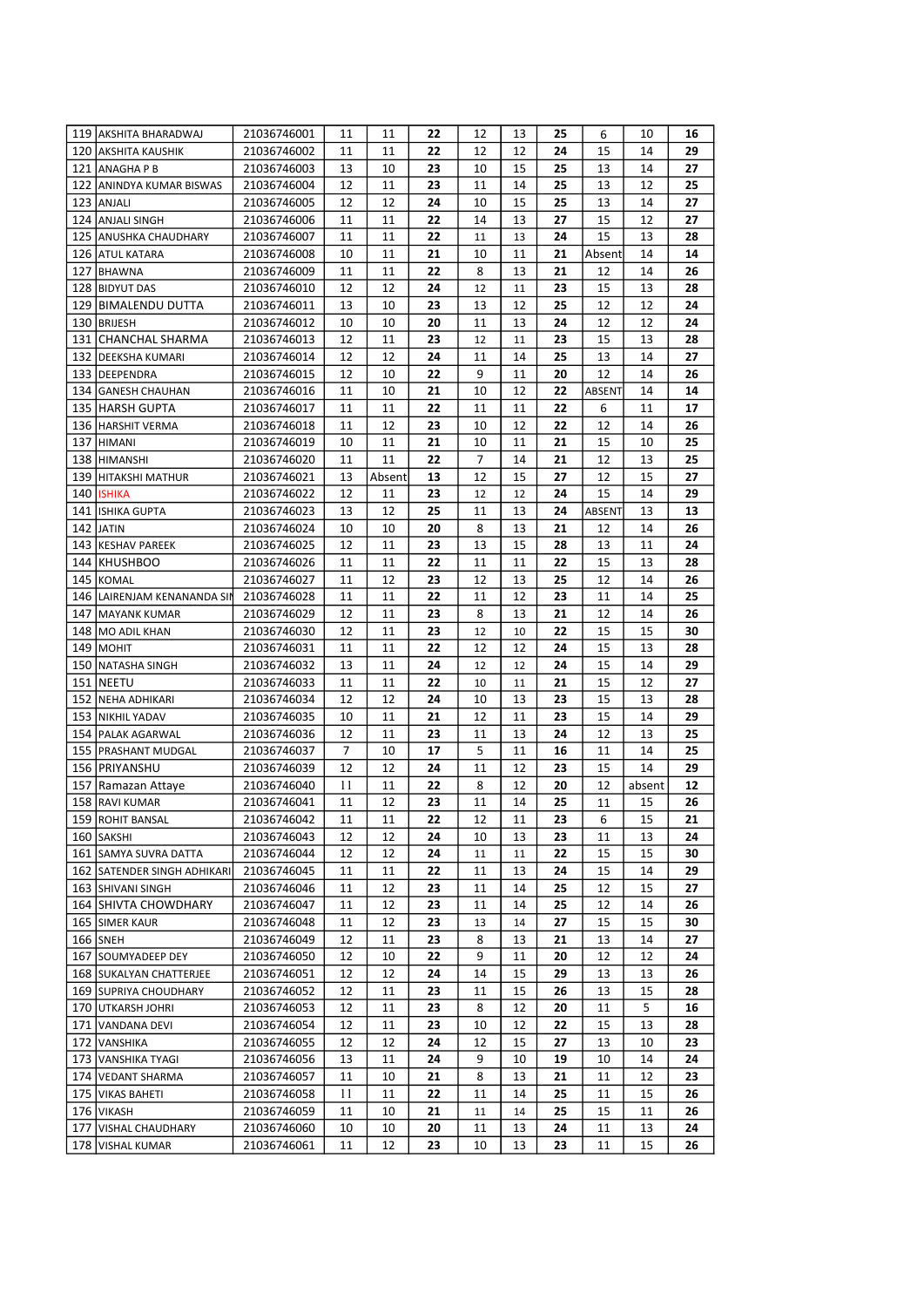| 179 YUKTA                     | 21036746062 | 12     | 11     | 23 | 10 | 14 | 24              | 13 | 15 | 28 |
|-------------------------------|-------------|--------|--------|----|----|----|-----------------|----|----|----|
| 180 ABHISHEK PRAKASH          | 21036746063 | 11     | 11     | 22 | 10 | 12 | 22              | 11 | 15 | 26 |
| 181   ALISHA CHRISTINA SORENG | 21047746001 | 12     | 11     | 23 | 12 | 15 | 27              | 15 | 14 | 29 |
| 182 ANKITA MEENA              | 21047746002 | 11     | 11     | 22 | 10 | 12 | 22              | 15 | 13 | 28 |
| <b>183 ANNU</b>               | 21047746003 | 11     | 12     | 23 | 9  | 12 | 21              | 12 | 13 | 25 |
| 184 ARSHI                     | 21047746004 | 12     | 12     | 24 | 11 | 14 | 25              | 15 | 14 | 29 |
| <b>185 ARTI</b>               | 21047746005 | 11     | 11     | 22 | 11 | 11 | 22              | 15 | 14 | 29 |
| 186 ARUSHI KANOJIA            | 21047746006 | 12     | 11     | 23 | 10 | 12 | 22              | 15 | 11 | 26 |
| 187 AVNI SHARMA               | 21047746007 | 12     | 11     | 23 | 10 | 13 | 23              | 15 | 13 | 28 |
| 188 DEEPIKA                   | 21047746008 | 11     | 10     | 21 | 10 | 11 | 21              | 12 | 13 | 25 |
| 189 HARSHITA SALUJA           | 21047746009 | 11     | 11     | 22 | 9  | 14 | 23              | 12 | 13 | 25 |
| 190   HEMLATA                 | 21047746010 | 12     | 12     | 24 | 10 | 13 | 23              | 11 | 14 | 25 |
| 191 JYOTI                     | 21047746011 | 12     | 10     | 22 | 10 | 12 | 22              | 15 | 15 | 30 |
| 192 KAVITA                    | 21047746012 | 12     | 11     | 23 | 9  | 14 | 23              | 12 | 14 | 26 |
| 193 KHUSHBU WADHWA            | 21047746013 | 13     | 10     | 23 | 11 | 14 | 25              | 13 | 14 | 27 |
| 194 KOMAL MANN                | 21047746014 | 10     | 12     | 22 | 11 | 13 | 24              | 11 | 14 | 25 |
| 195 LEKSHMIJB                 | 21047746015 | 11     | 10     | 21 | 8  | 12 | 20              | 11 | 14 | 25 |
| 196 LIPIKA ARORA              | 21047746016 | 12     | 11     | 23 | 12 | 12 | 24              | 15 | 12 | 27 |
| 197 MEENAKSHI                 | 21047746017 | 12     | 10     | 22 | 10 | 13 | 23              | 12 | 14 | 26 |
| 198 MONIKA YADAV              | 21047746018 | 11     | 11     | 22 | 11 | 14 | 25              | 11 | 13 | 24 |
| 199   MUSKAAN                 | 21047746019 | 12     | 11     | 23 | 11 | 12 | 23              | 15 | 13 | 28 |
| 200 MUSKAN                    | 21047746020 | 13     | 11     | 24 | 11 | 13 | 24              | 15 | 15 | 30 |
| 201 NAMRATA DAS               | 21047746021 | 12     | 12     | 24 | 9  | 12 | 21              | 12 | 15 | 27 |
| 202   NIMISHA P M             | 21047746022 | 11     | 11     | 22 | 11 | 12 | 23              | 15 | 13 | 28 |
| 203 NITIKA                    | 21047746023 | 12     | 11     | 23 | 10 | 13 | 23              | 12 | 14 | 26 |
| 204 NUTAN SHARMA              | 21047746024 | 12     | 12     | 24 |    |    | 26              | 15 | 15 | 30 |
|                               |             |        |        |    | 13 | 13 |                 |    |    |    |
| 205 POOJA KUMARI              | 21047746025 | 11     | 10     | 21 | 12 | 12 | 24              | 11 | 11 | 22 |
| 206   POOJA YADAV             | 21047746026 | 12     | 11     | 23 | 10 | 14 | 24              | 15 | 13 | 28 |
| 207 PREETI                    | 21047746027 | 13     | 12     | 25 | 10 | 13 | 23              | 12 | 14 | 26 |
| 208 PRERNA PAL                | 21047746028 | 13     | 11     | 24 | 12 | 13 | 25              | 15 | 15 | 30 |
| 209 PRIYA SAHU                | 21047746029 | 12     | 11     | 23 | 13 | 12 | 25              | 15 | 14 | 29 |
| 210 PRIYANKA                  | 21047746030 | 13     | 11     | 24 | 9  | 13 | 22              | 13 | 14 | 27 |
| 211 RISHIKA YADAV             | 21047746031 | 11     | 12     | 23 | 10 | 12 | 22              | 15 | 14 | 29 |
| 212 RIYA                      | 21047746032 | 12     | 12     | 24 | 12 | 11 | 23              | 15 | 13 | 28 |
| 213 SAKSHI YADAV              | 21047746033 | 10     | 11     | 21 | 10 | 11 | 21              | 15 | 13 | 28 |
| 214 SANJU KUMARI              | 21047746034 | 12     | 11     | 23 | 11 | 13 | 24              | 15 | 15 | 30 |
| 215 SAVINA                    | 21047746035 | 10     | 11     | 21 | 9  | 13 | 22              | 13 | 15 | 28 |
| 216 SHEEBA KHAN               | 21047746036 | 12     | 12     | 24 | 12 | 13 | 25              | 15 | 14 | 29 |
| 217 SHIKHA CHAUHAN            | 21047746037 | 13     | 12     | 25 | 10 | 14 | 24              | 12 | 14 | 26 |
| 218 SHIPRA SHRIVASTAV         | 21047746038 | 12     | 12     | 24 | 10 | 11 | 21              | 15 | 6  | 21 |
| 219 SHREYA BHATT              | 21047746039 | $12\,$ | $10\,$ | 22 | 13 | 15 | $\overline{28}$ | 12 | 14 | 26 |
| 220 SNIKA                     | 21047746041 | 12     | 11     | 23 | 9  | 14 | 23              | 12 | 14 | 26 |
| 221 SUDATTA BHUNYA            | 21047746042 | 12     | 11     | 23 | 11 | 11 | 22              | 15 | 15 | 30 |
| 222 SUSHREE ALINA BEHERA      | 21047746043 | 13     | 12     | 25 | 11 | 15 | 26              | 14 | 14 | 28 |
| 223 SWAGATIKA DHAL            | 21047746044 | 12     | 11     | 23 | 9  | 13 | 22              | 12 | 13 | 25 |
| 224 TANUPRIYA                 | 21047746045 | 12     | 11     | 23 | 11 | 13 | 24              | 11 | 13 | 24 |
| 225 URVASHI SINGH             | 21047746046 | 12     | 12     | 24 | 11 | 14 | 25              | 12 | 13 | 25 |
| 226 VANI SHARMA               | 21047746047 | 12     | 12     | 24 | 11 | 12 | 23              | 15 | 15 | 30 |
| 227   VIDHI GUPTA             | 21047746048 | 11     | 11     | 22 | 9  | 11 | 20              | 15 | 14 | 29 |
| 228 AGRIMA SINGH              | 21047746049 | 12     | 11     | 23 | 11 | 11 | 22              | 15 | 15 | 30 |
| 229 ABHISHEK BIRANA           | 21056746001 | 12     | 12     | 24 | 11 | 12 | 23              | 11 | 14 | 25 |
| 230 ABHISHEK SINGH            | 21056746002 | 13     | 11     | 24 | 13 | 11 | 24              | 15 | 11 | 26 |
| 231   AMIT                    | 21056746003 | 12     | 11     | 23 | 10 | 12 | 22              | 15 | 14 | 29 |
| 232 AMIT TIWARI               | 21056746004 | 12     | 10     | 22 | 11 | 14 | 25              | 12 | 13 | 25 |
| 233 ANUSKA CHAKRABORTI        | 21056746005 | 12     | 10     | 22 | 10 | 14 | 24              | 11 | 13 | 24 |
| 234   BHARTI SHARMA           | 21056746006 | 11     | 11     | 22 | 13 | 12 | 25              | 15 | 14 | 29 |
| 235 BIDYUT CHUTIA             | 21056746007 | 12     | 11     | 23 | 13 | 12 | 25              | 15 | 14 | 29 |
| 236 CHETNA                    | 21056746008 | 12     | 12     | 24 | 14 | 14 | 28              | 12 | 14 | 26 |
| 237 DEEPAK KUMAR              | 21056746009 | 11     | 12     | 23 | 12 | 12 | 24              | 15 | 12 | 27 |
| 238 DEEPIKA SHARMA            | 21056746010 | 12     | 11     | 23 | 12 | 14 | 26              | 12 | 12 | 24 |
|                               |             |        |        |    |    |    |                 |    |    |    |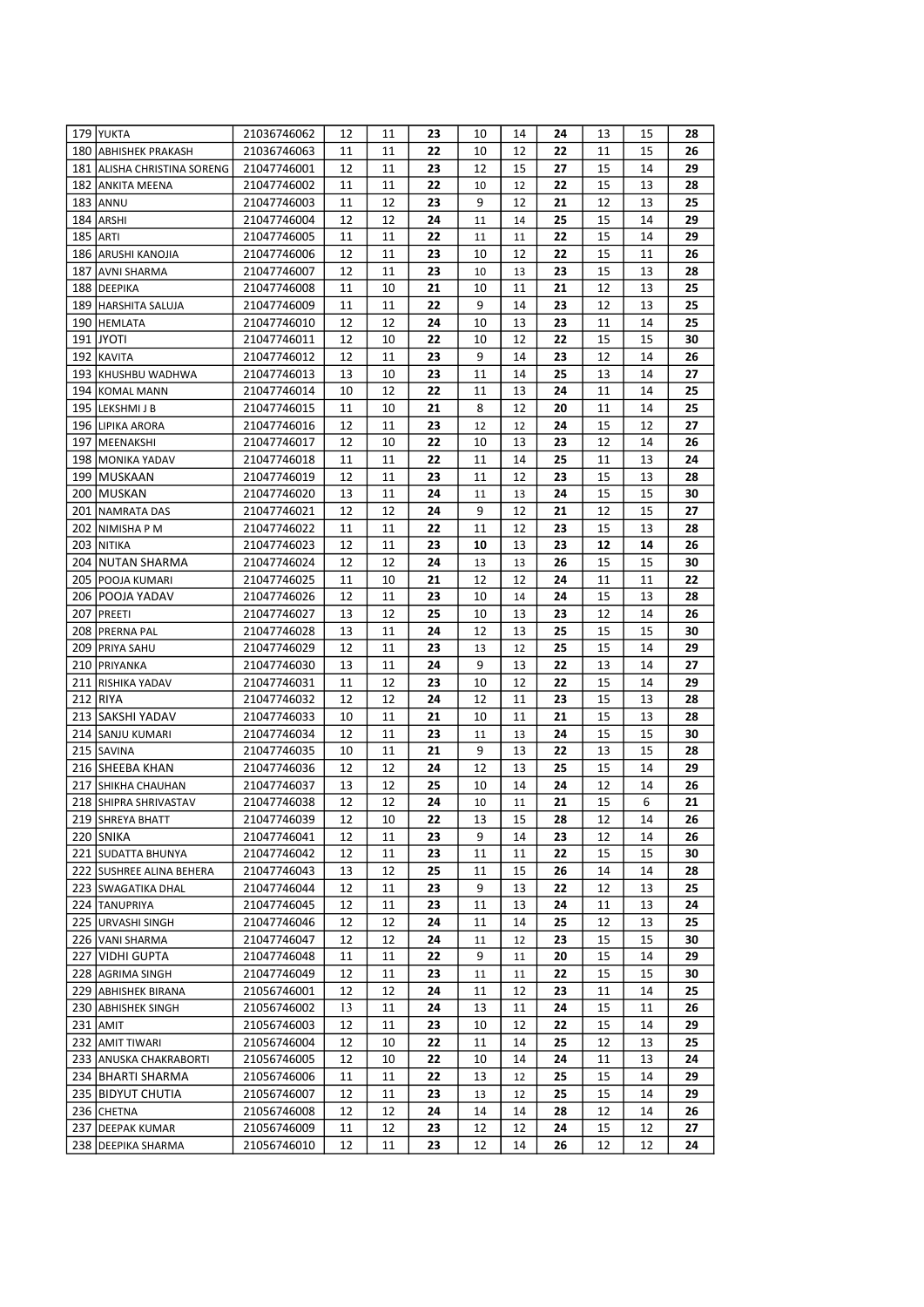|     | 239   DHRITI SINGH            | 21056746011                | 12       | 11            | 23       | 12             | 14       | 26              | 13       | 15       | 28       |
|-----|-------------------------------|----------------------------|----------|---------------|----------|----------------|----------|-----------------|----------|----------|----------|
|     | 240 DIBYESH ADHIA             | 21056746012                | 12       | 11            | 23       | 10             | 15       | 25              | 10       | 12       | 22       |
|     | 241 DIVYA PANDEY              | 21056746013                | 13       | 12            | 25       | 12             | 13       | 25              | 12       | 12       | 24       |
|     | 242 GARIYASHI DEKA            | 21056746014                | 11       | 11            | 22       | 13             | 14       | 27              | 15       | 13       | 28       |
|     | 243 GAURAV MEENA              | 21056746015                | 11       | 10            | 21       | 10             | 10       | 20              | 12       | 10       | 22       |
| 244 | HIMANGI                       | 21056746016                | 12       | 11            | 23       | 10             | 13       | 23              | 12       | 13       | 25       |
| 245 | <b>KAJAL YADAV</b>            | 21056746017                | 11       | 11            | 22       | 12             | 12       | 24              | 12       | 11       | 23       |
|     | 246 KANHAIYA                  | 21056746018                | 11       | 11            | 22       | 10             | 13       | 23              | 15       | 7        | 22       |
| 247 | KARISHMA KUMARI               | 21056746019                | 12       | 11            | 23       | 12             | 12       | 24              | 15       | 13       | 28       |
|     | 248 KHUSHBOO                  | 21056746020                | 13       | 11            | 24       | 12             | 11       | 23              | 15       | 13       | 28       |
|     | 249 MOHAMED FAWAS             | 21056746021                | 12       | 11            | 23       | 10             | 12       | 22              | 15       | 12       | 27       |
|     | 250 NAMITA                    | 21056746022                | 13       | 11            | 24       | 11             | 13       | 24              | 11       | 14       | 25       |
|     | 251 NEHA KAPOOR               | 21056746023                | 12       | 11            | 23       | 10             | 12       | 22              | 15       | 13       | 28       |
|     | 252 NIKHIL                    | 21056746024                | 11       | 10            | 21       | 10             | 13       | 23              | 12       | 13       | 25       |
| 253 | <b>NISHA</b>                  | 21056746025                | 12       | 11            | 23       | 12             | 13       | 25              | 12       | 15       | 27       |
|     | 254 PARUL                     | 21056746026                | 12       | 10            | 22       | 11             | 14       | 25              | 12       | 14       | 26       |
|     | 255 PRANAV NEGI               | 21056746027                | 12       | 11            | 23       | 10             | 13       | 23              | 11       | 15       | 26       |
|     | 256 PREETA                    | 21056746028                | 12       | 12            | 24       | 13             | 14       | 27              | 15       | 11       | 26       |
| 257 | lrakesh kumar behera          | 21056746029                | 11       | 12            | 23       | $\overline{7}$ | 15       | 22              | 11       | 11       | 22       |
|     | 258 RUHANI SUKHIJA            |                            | 12       | 11            |          |                |          | 24              | 15       | 15       |          |
|     |                               | 21056746030                |          |               | 23       | 10             | 14       |                 |          |          | 30       |
|     | 259 SAGAR LENKA               | 21056746031                | 12       | 11            | 23       | 11             | 12       | 23              | 15       | 14       | 29       |
|     | 260 SAHIBA KHAN               | 21056746032                | 11       | 12            | 23       | 12             | 12       | 24              | 15       | 12       | 27       |
|     | 261 SAHIL                     | 21056746033                | 11       | 12            | 23       | 10             | 12       | 22              | 11       | 13       | 24       |
| 262 | <b>SAKSHAM TYAGI</b>          | 21056746034                | 12       | 12            | 24       | 12             | 12       | 24              | 15       | 12       | 27       |
| 263 | <b>SAKSHI DEVI</b>            | 21056746035                | 11       | 11            | 22       | 11             | 11       | 22              | 15       | 15       | 30       |
|     | 264 SALONI SHARMA             | 21056746036                | 12       | 12            | 24       | 9              | 12       | 21              | 7        | 11       | 18       |
| 265 | SANDEEP KUMAR PRAJAPAT        | 21056746037                |          | Absent Absent | ######   |                |          | Absent ######   | Absent   | 0        | ######   |
|     | <b>266 SARTHAK KAUSHIK</b>    | 21056746038                | 11       | 12            | 23       | 10             | 13       | 23              | 12       | 14       | 26       |
|     | 267 SHIVAM MISHRA             | 21056746039                | 11       | 11            | 22       | 9              | 12       | 21              | 15       | 13       | 28       |
|     | 268 SHIVANI MALIK             | 21056746040                | 12       | 12            | 24       | 9              | 15       | 24              | 11       | 15       | 26       |
| 269 | <b>SHRUTI SINGH</b>           | 21056746041                | 12       | 11            | 23       | 10             | 12       | 22              | 15       | 11       | 26       |
|     | 270 SHUBHAM GODIYAL           | 21056746042                | 11       | 11            | 22       | 12             | 15       | 27              | 11       | 14       | 25       |
|     | 271 SOUMYADEEP BAIDYA         | 21056746043                | 12       | 10            | 22       | 9              | 15       | 24              | 12       | 12       | 24       |
|     | 272 SOUMYAJIT KAR             | 21056746044                | 12       | 10            | 22       | 10             | 12       | 22              | 15       | 14       | 29       |
|     | 273 STEFFI CHOUDHARY          | 21056746045                | 13       | 12            | 25       | 11             | 12       | 23              | 15       | 14       | 29       |
| 274 | <b>SUMIT KUMAR</b>            | 21056746046                | 12       | 12            | 24       | 10             | 12       | 22              | 13       | 14       | 27       |
| 275 | TAIDALA NARESH KUMAR          | 21056746047                | 12       | 10            | 22       | 7              | 13       | 20              | 11       | 13       | 24       |
|     | 276 TANIYA                    | 21056746048                | 13       | 11            | 24       | 11             | 14       | 25              | 15       | 15       | 30       |
| 277 | <b>TAPAN KUMAR MOHANTY</b>    | 21056746049                | 12       | 10            | 22       | 9              | 15       | 24              | 12       | 15       | 27       |
|     | 278 VAISHALI                  | 21056746050                | 12       | 11            | 23       | 12             | 11       | 23              | 15       | 14       | 29       |
|     | 279 VANDANA                   | 21056746051                | 12       | 12            | 24       | $10\,$         | 12       | $\overline{22}$ | 13       | 14       | 27       |
|     | 280 VISHAL                    | 21056746052                | 11       | 10            | 21       | 10             | 13       | 23              | 11       | 13       | 24       |
|     | 281 VIVEK KUMAR VERMA         | 21056746053                | 11       | 10            | 21       | 11             | 10       | 21              | 15       | 11       | 26       |
|     | 282 ABHISHEK BARA             | 21056746054                | 13       | 10            | 23       | 10             | 12       | 22              | 14       | 15       | 29       |
|     | 283 GITANSHU SINGH BHADAUR    | 21068746001                | 12       | 10            | 22       | 11             | 12       | 23              | 12       | 13       | 25       |
|     | 284 MUSKAN CHOUDHARY          |                            | 12       | 12            | 24       | 10             | 15       | 25              | 11       | 10       | 21       |
|     |                               | 21068746002                |          |               |          |                |          |                 |          |          | 27       |
|     | 285 PRASHANT KUMAR MISH       |                            |          |               | 23       |                | 12       | 24              | 15       |          |          |
|     |                               | 21068746003<br>21068746004 | 12<br>11 | 11<br>12      | 23       | 12<br>10       |          | 23              | 15       | 12<br>14 | 29       |
|     | 286 TANISHA                   |                            |          |               |          |                | 13       |                 |          |          |          |
|     | 287 CHESTA SHARMA             | 21068746005                | 12       | 12            | 24       | 11             | 13       | 24              | 12       | 14       | 26       |
|     | 288 ANITESH RANA              | 21079746001                | 12<br>11 | 11<br>11      | 23       | 12<br>11       | 12<br>14 | 24<br>25        | 15       | 13<br>14 | 28<br>21 |
|     | 289 ANKUSH PAUL               | 21079746002                |          |               | 22       |                |          |                 | 7        |          |          |
|     | 290 ASHISH GOYAL              | 21079746003                | 11       | 11            | 22       | 13             | 13       | 26              | 12       | 13       | 25       |
|     | 291 BIJAYAGNI BEHURA          | 21079746004                | 12       | 11            | 23       | 14             | 14       | 28              | 12       | 13       | 25       |
|     | 292 BISHWOJIT PRADHAN         | 21079746005                | 12       | 11            | 23       | 9              | 13       | 22              | 12       | 10       | 22       |
|     | 293 DARSHANA TALUKDAR         | 21079746006                | 11       | 12            | 23       | 13             | 11       | 24              | 15       | 13       | 28       |
|     | 294 DIVESH                    | 21079746007                | 10       | 11            | 21       | 12             | 10       | 22              | 15       | 13       | 28       |
|     | 295 EKTA PANDEY               | 21079746008                | 11       | 11            | 22       | 13             | 14       | 27              | 12       | 13       | 25       |
|     | 296 GAURAV SINGH              | 21079746009                | 13       | 12            | 25       | 12             | 14       | 26              | 15       | 14       | 29       |
|     | 297 HARSH PUNDIR<br>298 KOMAL | 21079746010<br>21079746011 | 10<br>11 | 11<br>10      | 21<br>21 | 9<br>11        | 14<br>13 | 23<br>24        | 12<br>11 | 13<br>12 | 25<br>23 |